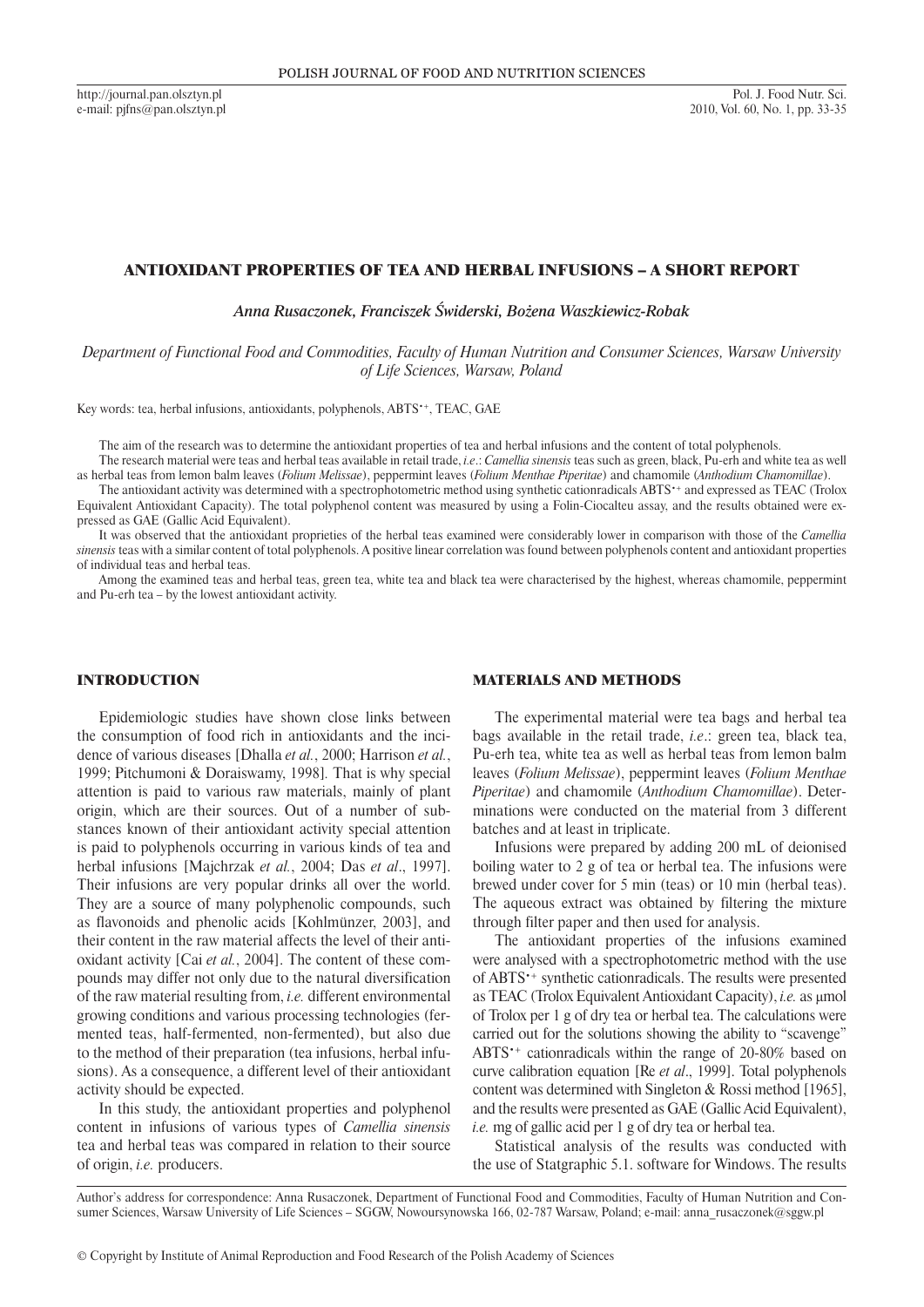were subjected to the analysis of variance and LSD Fisher test at a significance level of p≤0.05.

# RESULT AND DISCUSSION

The antioxidant proprieties of the examined infusions varied both depending on their kind and the producer (Table 1). The antioxidant proprieties of green, white and black tea were several times higher than those of herbal teas and red tea and ranged on average from 1328 to 1772 μmol of Trolox/g for teas and from 180 to 610 μmol of Trolox/g for herbal teas (Table 1).

The antioxidant proprieties of the examined herbal teas were considerably lower in comparison to *Camellia sinensis* teas and with the similar level of total polyphenol content (Table 1). It proves the higher antioxidant activity of polyphenols from *Camellia sinensis* teas.

The highest polyphenol content was found in lemon balm (158-236 mg of gallic acid/g), in green tea (120-185 mg

TABLE 1. Antioxidant properties and total polyphenols content in the examined infusions of teas and herbal teas from different producers (1-21).

| Infusion of | Producer       | TEAC ( $\mu$ mol of<br>$Trolox / g$ ) | GAE (mg of gal-<br>lic acid $/g$ ) |
|-------------|----------------|---------------------------------------|------------------------------------|
| Green tea   | 1              | $1723 \pm 92.8$                       | $146 \pm 3.2$                      |
|             | $\overline{2}$ | $1418 \pm 27.4$                       | $120 \pm 1.7$                      |
|             | 3              | $2191 \pm 136.4$                      | $185 \pm 5.8$                      |
|             | average        | $1772^a \pm 320.9$                    | $150^{\circ}$ ± 27.7               |
| Black tea   | 4              | $1551 \pm 53.1$                       | $121 \pm 2.7$                      |
|             | 5              | $1149 \pm 47.8$                       | $112 \pm 2.5$                      |
|             | 6              | $1703 \pm 68.7$                       | $151 \pm 4.3$                      |
|             | average        | $1328^b \pm 209.1$                    | $130^{\circ} \pm 18.2$             |
| Pu-erh tea  | 7              | $633 \pm 27.8$                        | $69 \pm 3.0$                       |
|             | 8              | $406* \pm 13.3$                       | $42*** \pm 1.5$                    |
|             | 9              | $398* + 7.7$                          | $41***+1.1$                        |
|             | average        | $494^d \pm 116.3$                     | $51^d \pm 13.5$                    |
| White tea   | 10             | $1706 \pm 53.9$                       | $146 \pm 2.5$                      |
|             | 11             | $2091 \pm 98.0$                       | $174 \pm 2.7$                      |
|             | 12             | $1273 \pm 15.4$                       | $99 \pm 2.9$                       |
|             | average        | $1742^a \pm 331.5$                    | $140^{bc} \pm 32.0$                |
| Lemon balm  | 13             | $661**+29.9$                          | $232 \pm 1.0$                      |
|             | 14             | $671*** \pm 19.0$                     | $236 \pm 0.4$                      |
|             | 15             | $499 \pm 9.2$                         | $158 \pm 0.5$                      |
|             | average        | $610° \pm 83.0$                       | $209^a \pm 36.9$                   |
| Peppermint  | 16             | $597 \pm 30.4$                        | $201 \pm 0.3$                      |
|             | 17             | $300 \pm 10.1$                        | $90 \pm 0.3$                       |
|             | 18             | $356 \pm 22.9$                        | $97 \pm 0.5$                       |
|             | average        | $409d \pm 125.3$                      | $129° \pm 52.3$                    |
| Chamomile   | 19             | $192 \pm 7.3$                         | $54 \pm 0.3$                       |
|             | 20             | $173***+6.2$                          | $41 \pm 0.3$                       |
|             | 21             | $174*** \pm 1.8$                      | $36 \pm 0.3$                       |
|             | average        | $180^{\circ} \pm 10.2$                | $44^d \pm 7.9$                     |

\* denotes a lack of significant differences between compared producers  $(ANOVA. p>0.05)$ ; the same letters in columns denote a lack of significant differences between compared means (ANOVA. p>0.05).

of gallic acid/g), white tea (99-174 mg of gallic acid/g), black tea (112-151 mg of gallic acid/g) and peppermint (90-201 mg of gallic acid/g), whereas the lowest in Pu-erh tea and chamomile tea (42-69 and 36-54 mg of gallic acid/g, respectively) – Table 1.

In the present study, it was shown that the total polyphenol content in the examined teas and herbal teas was positively correlated with their antioxidant properties (Figure 1).

Available literature lacks uniform methodology of presenting research results concerning both antioxidant properties and total polyphenol content. Authors use various methods of extraction (temperature, time, solvent) while preparing solutions for research and express final results considering different calculations [Zujko *et al.*, 2005; Singleton & Rossi, 1965; Cosio *et al.*, 2006; Ivanova *et al.*, 2005; Mantle *et al.*, 2000]*,* which makes it difficult to compare results obtained in the present research with the results obtained by other authors. In spite of this, great consistency was observed between the results obtained and previously published data.

Zujko *et al.* [2005] determined total polyphenol content in various herbal infusions and simultaneously studied their antioxidant activity. They showed that the highest antioxidant activity of lemon balm was connected with the highest content of total polyphenols (482 mg GAE/L), expressed as gallic acid (GAE). Infusions prepared from chamomile had the lowest content of polyphenols (mean 105 mg GAE/L) and were also characterised with the lowest antioxidant activity. In the herbs studied, there was essential relation between polyphenols content and their antioxidant activity. The same relation was observed in the present study.

Ivanova *et al.* [2005] examined the antioxidant activity (TEAC) of teas and herbal tea infusions and determined a higher activity in green and black tea as compared to peppermint (4.7 and 3.1 times more, respectively).

In Almajano *et al.* [2008] research, a high antioxidant activity and polyphenols content were determined in infu-



FIGURE 1. Correlations between the total polyphenols content in infusions and their antioxidant proprieties.